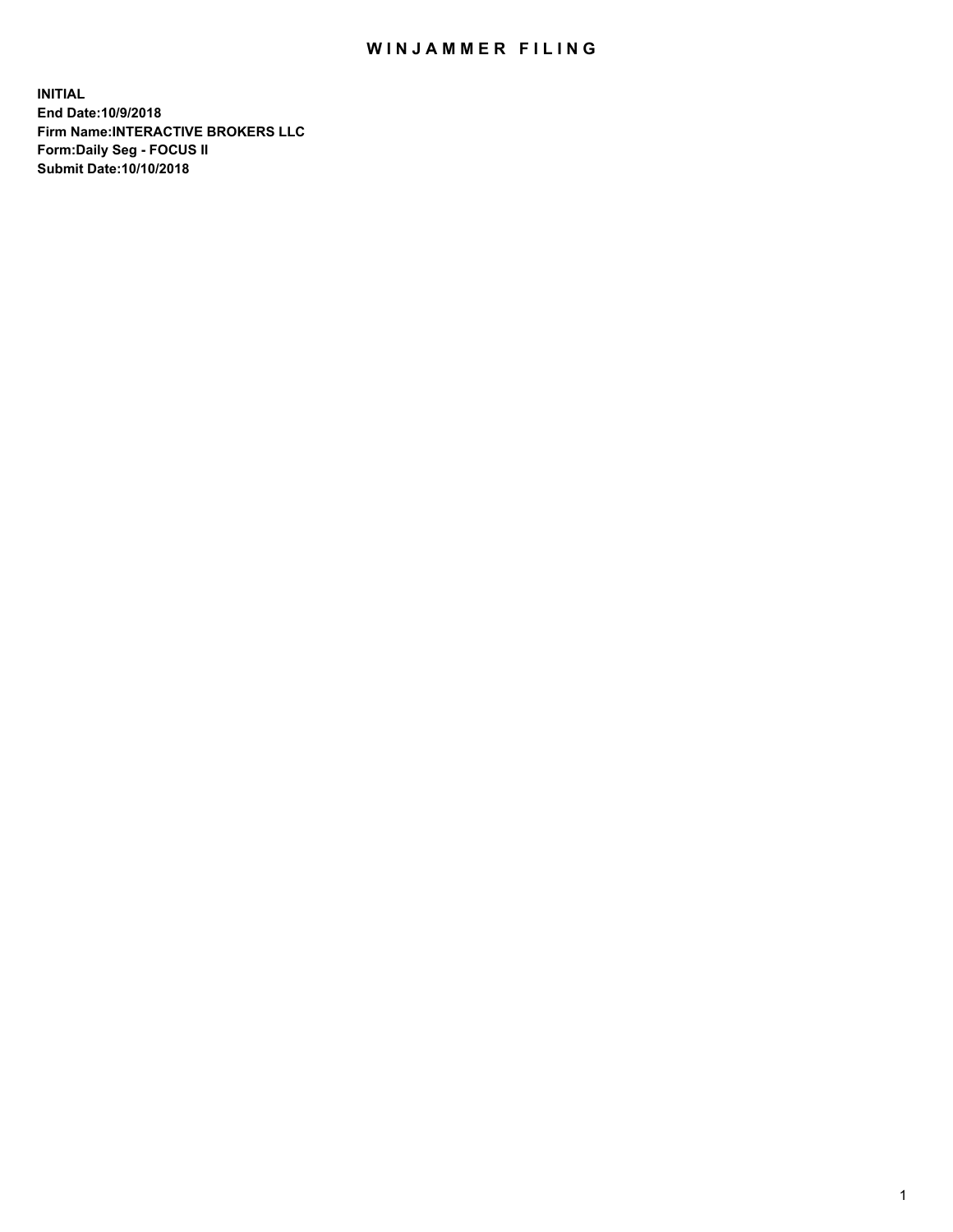**INITIAL End Date:10/9/2018 Firm Name:INTERACTIVE BROKERS LLC Form:Daily Seg - FOCUS II Submit Date:10/10/2018 Daily Segregation - Cover Page**

| Name of Company                                                                                                                                                                                                                                                                                                                | <b>INTERACTIVE BROKERS LLC</b>                                                                           |
|--------------------------------------------------------------------------------------------------------------------------------------------------------------------------------------------------------------------------------------------------------------------------------------------------------------------------------|----------------------------------------------------------------------------------------------------------|
| <b>Contact Name</b>                                                                                                                                                                                                                                                                                                            | James Menicucci                                                                                          |
| <b>Contact Phone Number</b>                                                                                                                                                                                                                                                                                                    | 203-618-8085                                                                                             |
| <b>Contact Email Address</b>                                                                                                                                                                                                                                                                                                   | jmenicucci@interactivebrokers.c<br>om                                                                    |
| FCM's Customer Segregated Funds Residual Interest Target (choose one):<br>a. Minimum dollar amount: ; or<br>b. Minimum percentage of customer segregated funds required:% ; or<br>c. Dollar amount range between: and; or<br>d. Percentage range of customer segregated funds required between:% and%.                         | $\overline{\mathbf{0}}$<br>$\overline{\mathbf{0}}$<br>155,000,000 245,000,000<br>0 <sub>0</sub>          |
| FCM's Customer Secured Amount Funds Residual Interest Target (choose one):<br>a. Minimum dollar amount: ; or<br>b. Minimum percentage of customer secured funds required:%; or<br>c. Dollar amount range between: and; or<br>d. Percentage range of customer secured funds required between:% and%.                            | $\overline{\mathbf{0}}$<br>$\overline{\mathbf{0}}$<br>80,000,000 120,000,000<br>00                       |
| FCM's Cleared Swaps Customer Collateral Residual Interest Target (choose one):<br>a. Minimum dollar amount: ; or<br>b. Minimum percentage of cleared swaps customer collateral required:% ; or<br>c. Dollar amount range between: and; or<br>d. Percentage range of cleared swaps customer collateral required between:% and%. | $\overline{\mathbf{0}}$<br>$\underline{\mathbf{0}}$<br>$\underline{0}$ $\underline{0}$<br>0 <sub>0</sub> |

Attach supporting documents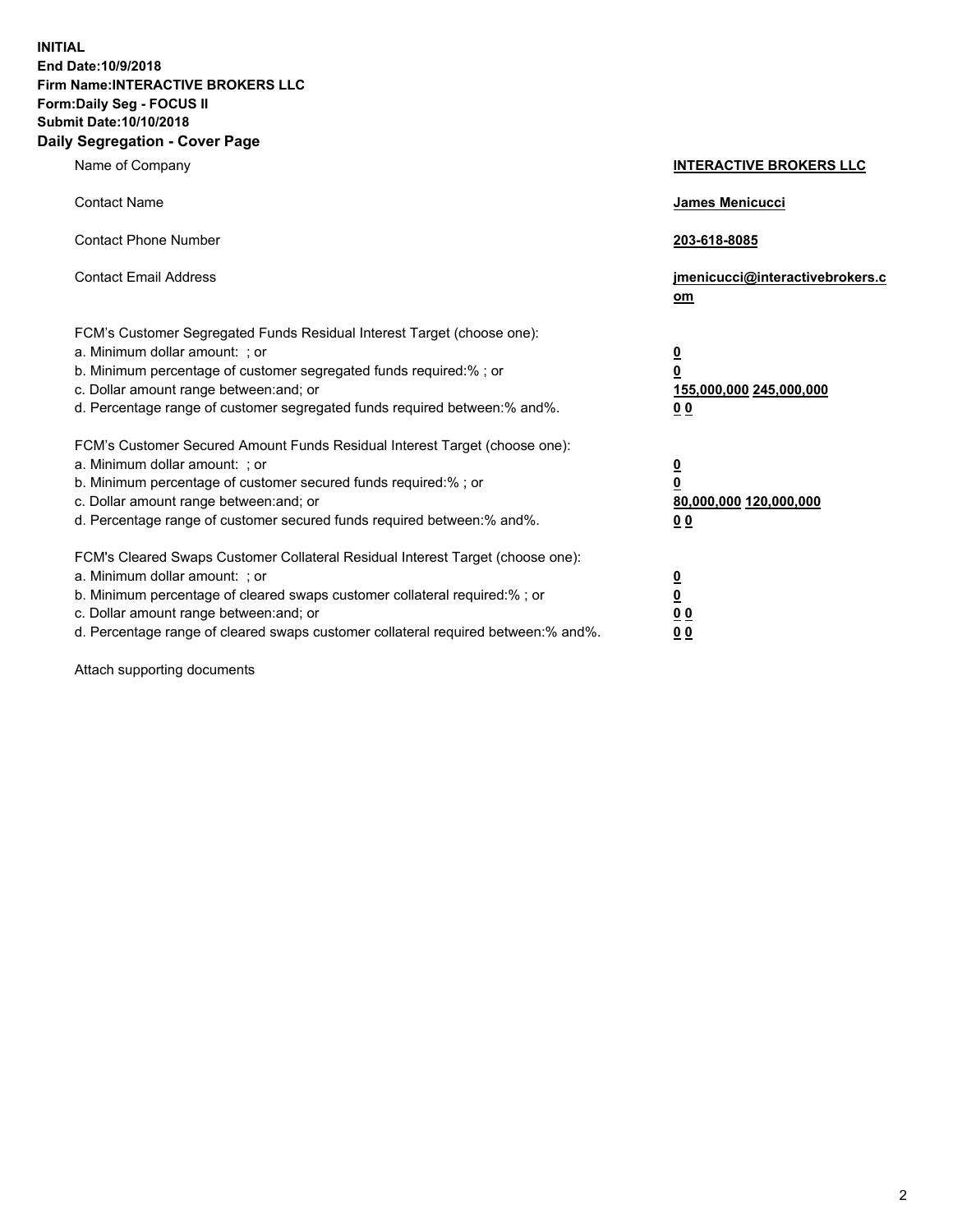## **INITIAL End Date:10/9/2018 Firm Name:INTERACTIVE BROKERS LLC Form:Daily Seg - FOCUS II Submit Date:10/10/2018 Daily Segregation - Secured Amounts**

|            | Daily Segregation - Secured Amounts                                                         |                                   |
|------------|---------------------------------------------------------------------------------------------|-----------------------------------|
|            | Foreign Futures and Foreign Options Secured Amounts                                         |                                   |
|            | Amount required to be set aside pursuant to law, rule or regulation of a foreign            | $0$ [7305]                        |
|            | government or a rule of a self-regulatory organization authorized thereunder                |                                   |
| 1.         | Net ledger balance - Foreign Futures and Foreign Option Trading - All Customers             |                                   |
|            | A. Cash                                                                                     | 444, 352, 352 [7315]              |
|            | B. Securities (at market)                                                                   | $0$ [7317]                        |
| 2.         | Net unrealized profit (loss) in open futures contracts traded on a foreign board of trade   | 6,271,114 [7325]                  |
| 3.         | Exchange traded options                                                                     |                                   |
|            | a. Market value of open option contracts purchased on a foreign board of trade              | 327,592 [7335]                    |
|            | b. Market value of open contracts granted (sold) on a foreign board of trade                | -54,928 [7337]                    |
| 4.         | Net equity (deficit) (add lines 1. 2. and 3.)                                               | 450,896,130 [7345]                |
| 5.         | Account liquidating to a deficit and account with a debit balances - gross amount           | 9,364 [7351]                      |
|            | Less: amount offset by customer owned securities                                            | 0 [7352] 9,364 [7354]             |
| 6.         | Amount required to be set aside as the secured amount - Net Liquidating Equity              | 450,905,494 [7355]                |
|            | Method (add lines 4 and 5)                                                                  |                                   |
| 7.         | Greater of amount required to be set aside pursuant to foreign jurisdiction (above) or line | 450,905,494 [7360]                |
|            | 6.                                                                                          |                                   |
|            | FUNDS DEPOSITED IN SEPARATE REGULATION 30.7 ACCOUNTS                                        |                                   |
| 1.         | Cash in banks                                                                               |                                   |
|            | A. Banks located in the United States                                                       | 61,821,441 [7500]                 |
|            | B. Other banks qualified under Regulation 30.7                                              | 0 [7520] 61,821,441 [7530]        |
| 2.         | Securities                                                                                  |                                   |
|            | A. In safekeeping with banks located in the United States                                   | 397,728,128 [7540]                |
|            | B. In safekeeping with other banks qualified under Regulation 30.7                          | 0 [7560] 397,728,128 [7570]       |
| 3.         | Equities with registered futures commission merchants                                       |                                   |
|            | A. Cash                                                                                     | $0$ [7580]                        |
|            | <b>B.</b> Securities                                                                        | $0$ [7590]                        |
|            | C. Unrealized gain (loss) on open futures contracts                                         | $0$ [7600]                        |
|            | D. Value of long option contracts                                                           | $0$ [7610]                        |
|            | E. Value of short option contracts                                                          | 0 [7615] 0 [7620]                 |
| 4.         | Amounts held by clearing organizations of foreign boards of trade                           |                                   |
|            | A. Cash                                                                                     | $0$ [7640]                        |
|            | <b>B.</b> Securities                                                                        | $0$ [7650]                        |
|            | C. Amount due to (from) clearing organization - daily variation                             | $0$ [7660]                        |
|            | D. Value of long option contracts                                                           | $0$ [7670]                        |
|            | E. Value of short option contracts                                                          | 0 [7675] 0 [7680]                 |
| 5.         | Amounts held by members of foreign boards of trade                                          |                                   |
|            | A. Cash                                                                                     | 110,136,927 [7700]                |
|            | <b>B.</b> Securities                                                                        | $0$ [7710]                        |
|            | C. Unrealized gain (loss) on open futures contracts                                         | 10,548,916 [7720]                 |
|            | D. Value of long option contracts                                                           | 327,592 [7730]                    |
|            | E. Value of short option contracts                                                          | -54,928 [7735] 120,958,507 [7740] |
| 6.         | Amounts with other depositories designated by a foreign board of trade                      | 0 [7760]                          |
| 7.         | Segregated funds on hand                                                                    | $0$ [7765]                        |
| 8.         | Total funds in separate section 30.7 accounts                                               | 580,508,076 [7770]                |
| 9.         | Excess (deficiency) Set Aside for Secured Amount (subtract line 7 Secured Statement         | 129,602,582 [7380]                |
|            | Page 1 from Line 8)                                                                         |                                   |
| 10.<br>11. | Management Target Amount for Excess funds in separate section 30.7 accounts                 | 80,000,000 [7780]                 |
|            | Excess (deficiency) funds in separate 30.7 accounts over (under) Management Target          | 49,602,582 [7785]                 |
|            |                                                                                             |                                   |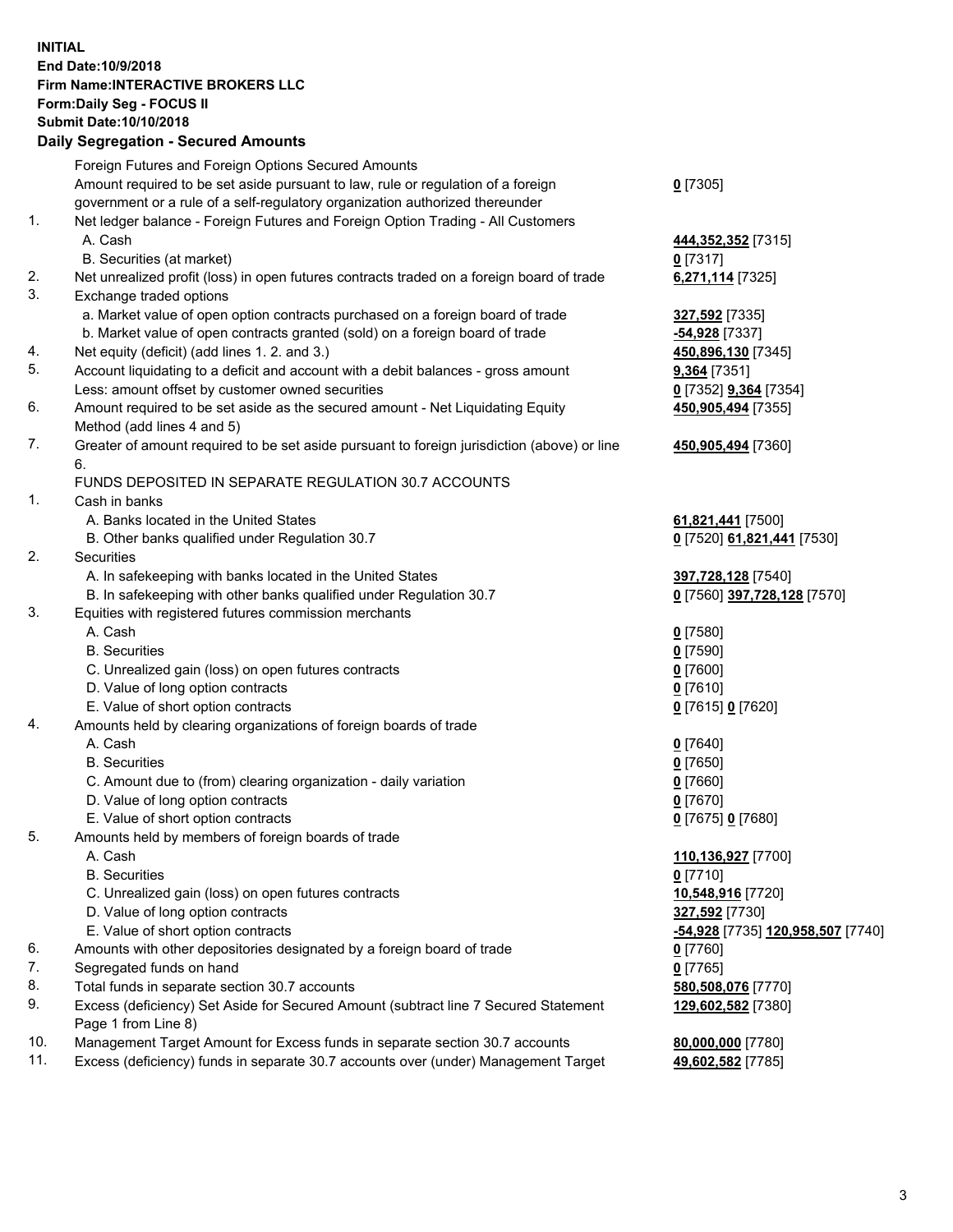**INITIAL End Date:10/9/2018 Firm Name:INTERACTIVE BROKERS LLC Form:Daily Seg - FOCUS II Submit Date:10/10/2018 Daily Segregation - Segregation Statement** SEGREGATION REQUIREMENTS(Section 4d(2) of the CEAct) 1. Net ledger balance A. Cash **4,078,515,708** [7010] B. Securities (at market) **0** [7020] 2. Net unrealized profit (loss) in open futures contracts traded on a contract market **30,513,813** [7030] 3. Exchange traded options A. Add market value of open option contracts purchased on a contract market **340,904,419** [7032] B. Deduct market value of open option contracts granted (sold) on a contract market **-387,580,244** [7033] 4. Net equity (deficit) (add lines 1, 2 and 3) **4,062,353,696** [7040] 5. Accounts liquidating to a deficit and accounts with debit balances - gross amount **167,322** [7045] Less: amount offset by customer securities **0** [7047] **167,322** [7050] 6. Amount required to be segregated (add lines 4 and 5) **4,062,521,018** [7060] FUNDS IN SEGREGATED ACCOUNTS 7. Deposited in segregated funds bank accounts A. Cash **775,741,396** [7070] B. Securities representing investments of customers' funds (at market) **2,243,180,026** [7080] C. Securities held for particular customers or option customers in lieu of cash (at market) **0** [7090] 8. Margins on deposit with derivatives clearing organizations of contract markets A. Cash **7,750,777** [7100] B. Securities representing investments of customers' funds (at market) **1,303,484,789** [7110] C. Securities held for particular customers or option customers in lieu of cash (at market) **0** [7120] 9. Net settlement from (to) derivatives clearing organizations of contract markets **-5,760,953** [7130] 10. Exchange traded options A. Value of open long option contracts **341,012,835** [7132] B. Value of open short option contracts **-387,696,284** [7133] 11. Net equities with other FCMs A. Net liquidating equity **0** [7140] B. Securities representing investments of customers' funds (at market) **0** [7160] C. Securities held for particular customers or option customers in lieu of cash (at market) **0** [7170] 12. Segregated funds on hand **0** [7150] 13. Total amount in segregation (add lines 7 through 12) **4,277,712,586** [7180] 14. Excess (deficiency) funds in segregation (subtract line 6 from line 13) **215,191,568** [7190] 15. Management Target Amount for Excess funds in segregation **155,000,000** [7194]

16. Excess (deficiency) funds in segregation over (under) Management Target Amount Excess

**60,191,568** [7198]